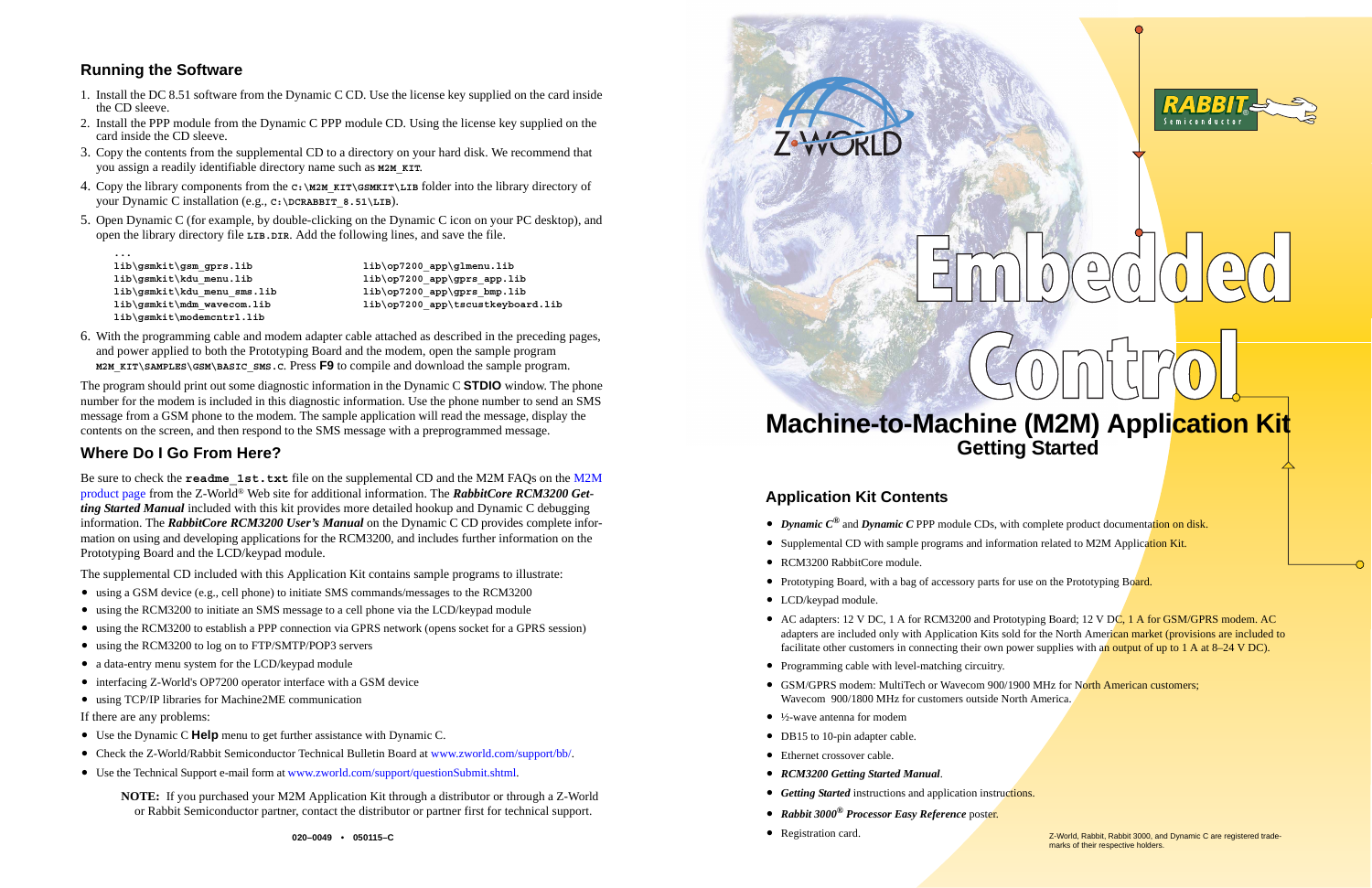# **Hardware Connections**

### **1. Set Up LCD/Keypad Module**

If header J5 is installed, remove the jumper on header J5 on the back of the LCD/keypad module to configure the LCD/ keypad module to operate at 5 V. If the LCD/keypad module has a potentiometer, the contrast may be adjusted once the LCD/keypad module is installed in Step 2.

### **2. Install Modules on Prototyping Board**

Turn the RCM3200 module so that the Ethernet connector end of the module extends off the left side of the Prototyping Board as shown in Figure 2 below. Line up the pins on headers J1 and J2 on the bottom of the module with header sockets RCM2JA and RCM2JB on the Prototyping Board. Install the LCD/keypad module on header sockets J7, J8, and J10 of the Prototyping Board as shown in Figure 2. Press both module's pins firmly into the Prototyping Board header sockets.



*Figure 1. Remove Jumper from Header J5 on LCD/Keypad Module*



*Figure 2. Install the Modules on the Prototyping Board*

**NOTE:** It is important that you line up the pins on the modules exactly with the corresponding pins of the sockets on the Prototyping Board. The header pins may become bent or damaged if the pin alignment is offset, and the modules will not work. Permanent electrical damage to the modules may also result if a misaligned module is powered up.

Connect the wall transformer to jack J11 on the Prototyping Board as shown in Figure 2 above. The power LED to the left of the power-supply connection on the Prototyping Board should light up.

- **NOTE:** The **RESET** button is provided on the Prototyping Board to allow a hardware reset of the RCM3200 module without disconnecting power.
- **TIP:** If you need to reset the GSM/GPRS modem, disconnect, then reconnect its power supply. The GSM/GPRS modem has its own power supply.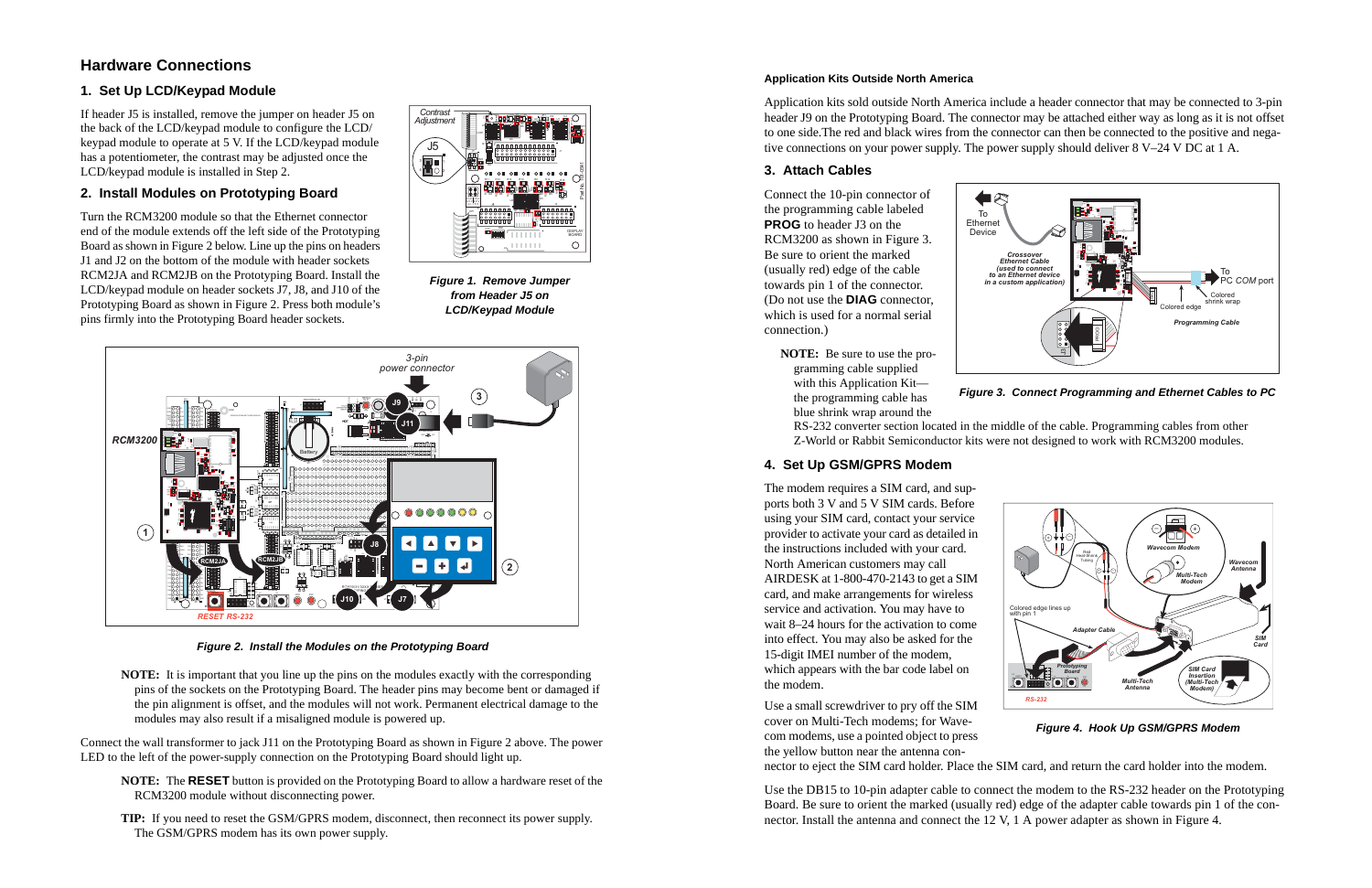### **Application Kits Outside North America**

Application kits sold outside North America include a header connector that may be connected to 3-pin header J9 on the Prototyping Board. The connector may be attached either way as long as it is not offset to one side.The red and black wires from the connector can then be connected to the positive and negative connections on your power supply. The power supply should deliver 8 V–24 V DC at 1 A.

### **3. Attach Cables**

Connect the 10-pin connector of the programming cable labeled **PROG** to header J3 on the RCM3200 as shown in Figure 3. Be sure to orient the marked (usually red) edge of the cable towards pin 1 of the connector. (Do not use the **DIAG** connector, which is used for a normal serial connection.)

> **NOTE:** Be sure to use the programming cable supplied with this Application Kit the programming cable has blue shrink wrap around the



**Figure 3. Connect Programming and Ethernet Cables to PC**

RS-232 converter section located in the middle of the cable. Programming cables from other Z-World or Rabbit Semiconductor kits were not designed to work with RCM3200 modules.

### **4. Set Up GSM/GPRS Modem**

The modem requires a SIM card, and supports both 3 V and 5 V SIM cards. Before using your SIM card, contact your service provider to activate your card as detailed in the instructions included with your card. North American customers may call AIRDESK at 1-800-AIR-DESK to get a SIM card, and make arrangements for wireless service and activation. You may have to wait 8–24 hours for the activation to come into effect. You may also be asked for the 15-digit IMEI number of the modem, which appears with the bar code label on the modem.

Use a small screwdriver to pry off the SIM cover on Multi-Tech modems; for Wavecom modems, use a pointed object to press the yellow button near the antenna con-



**Figure 4. Hook Up GSM/GPRS Modem**

nector to eject the SIM card holder. Place the SIM card, and return the card holder into the modem.

Use the DB15 to 10-pin adapter cable to connect the modem to the RS-232 header on the Prototyping Board. Be sure to orient the marked (usually red) edge of the adapter cable towards pin 1 of the connector. Install the antenna and connect the 12 V, 1 A power adapter as shown in Figure 4.